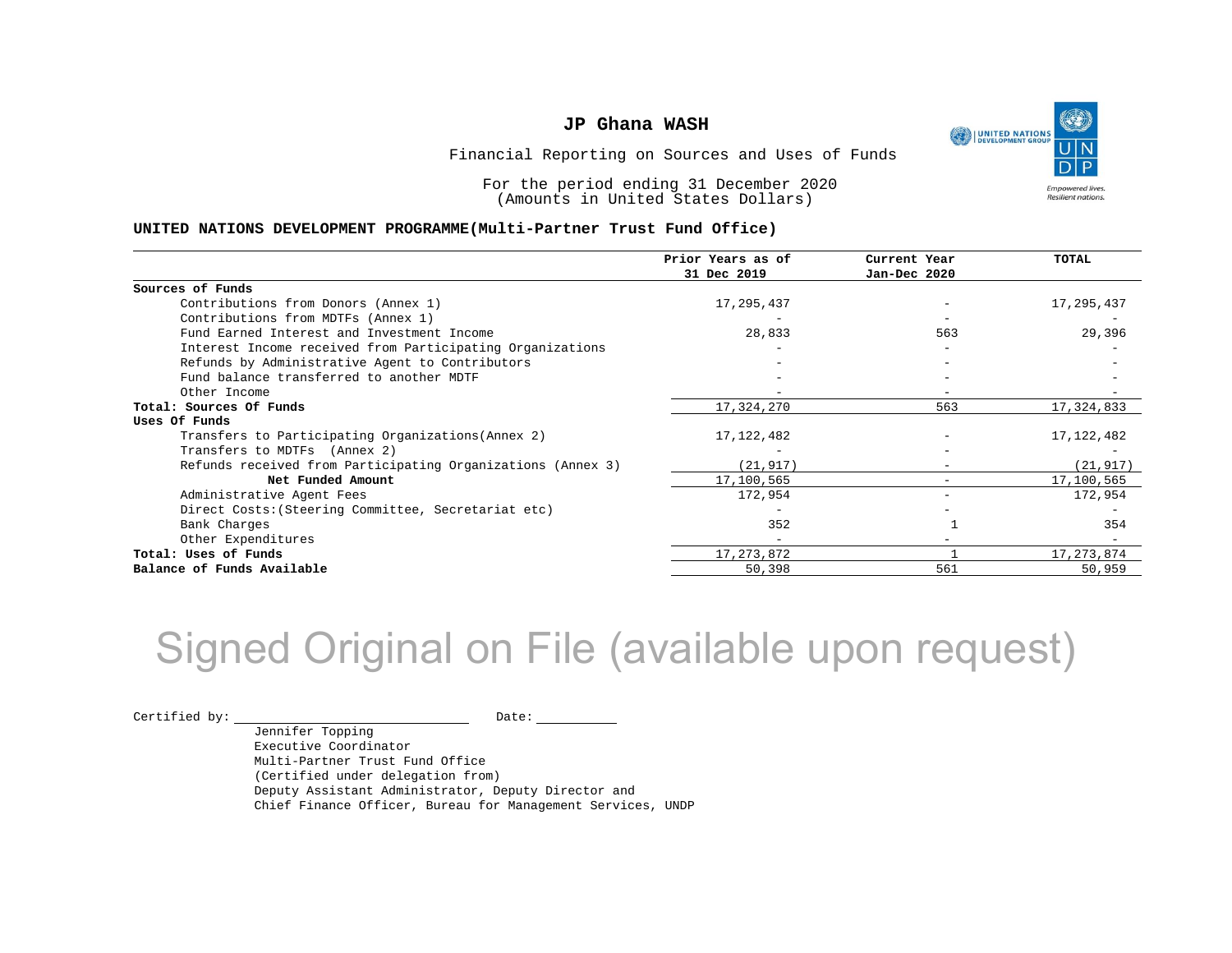

Financial Reporting on Sources and Uses of Funds

For the period ending 31 December 2020 (Amounts in United States Dollars)

**UNITED NATIONS DEVELOPMENT PROGRAMME(Multi-Partner Trust Fund Office)**

**Annex - 1: Contributions**

|                                | Prior Years as of | Current Year             | TOTAL      |
|--------------------------------|-------------------|--------------------------|------------|
|                                | 31 Dec 2019       | Jan-Dec 2020             |            |
| From Contributors              |                   |                          |            |
| DEPT OF FOR AFF & INTL TRADE G | 17,295,437        | $\overline{\phantom{0}}$ | 17,295,437 |
| Total: Contributions           | 17,295,437        | $-$                      | 17,295,437 |

## Signed Original on File (available upon request)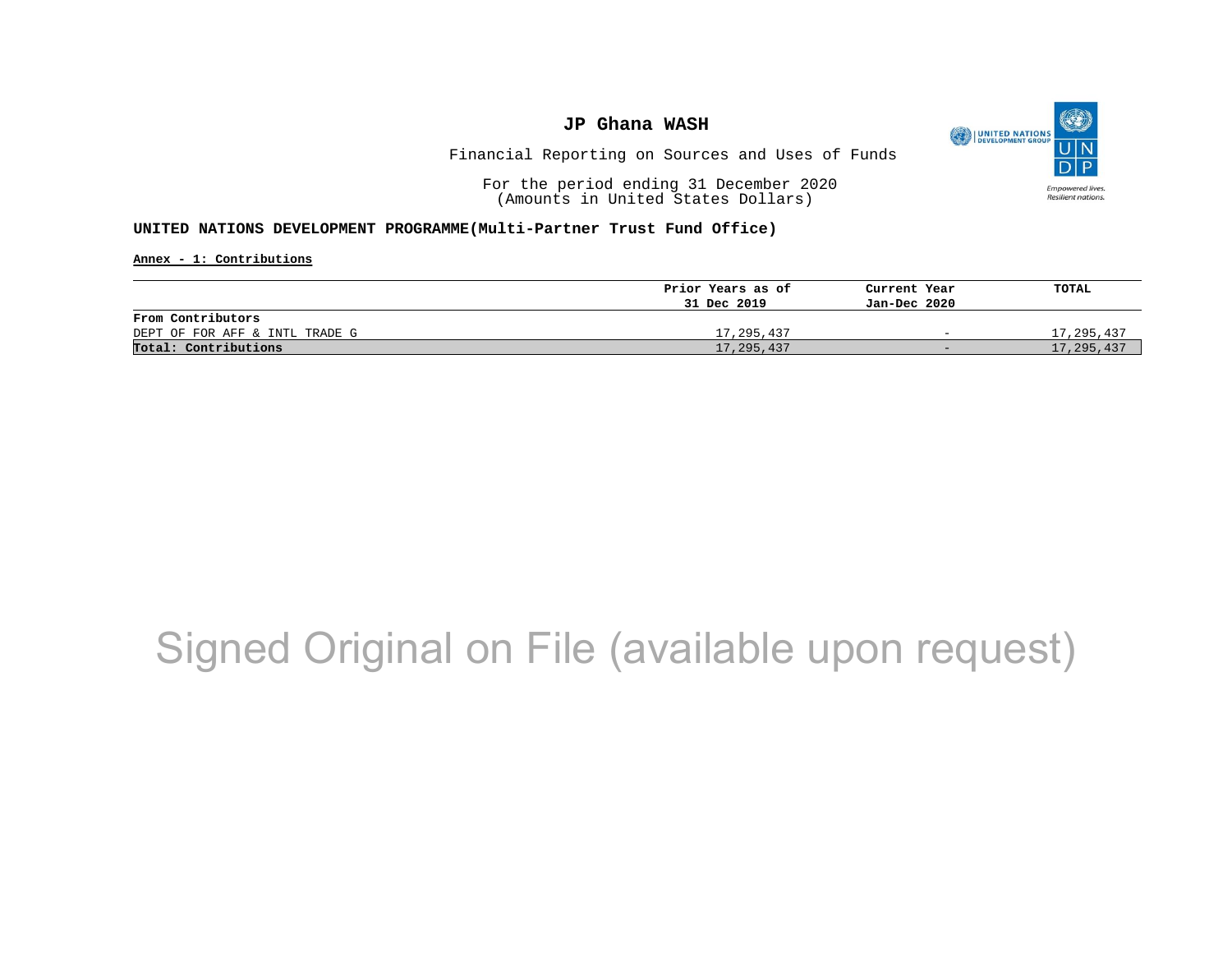

Financial Reporting on Sources and Uses of Funds

For the period ending 31 December 2020 (Amounts in United States Dollars)

#### **UNITED NATIONS DEVELOPMENT PROGRAMME(Multi-Partner Trust Fund Office)**

**Annex - 2: Transfers**

|                                | Prior Years as of | Current Year             | <b>TOTAL</b> |
|--------------------------------|-------------------|--------------------------|--------------|
|                                | 31 Dec 2019       | Jan-Dec 2020             |              |
| To Participating Organizations |                   |                          |              |
| UNDP                           | 580,587           | $\overline{\phantom{0}}$ | 580,587      |
| UNHABITAT                      | 8,053,448         | $\overline{\phantom{0}}$ | 8,053,448    |
| UNICEF                         | 7,874,818         | $\overline{\phantom{a}}$ | 7,874,818    |
| WHO                            | 613,629           | $\overline{\phantom{m}}$ | 613,629      |
|                                |                   |                          |              |
| Total Transfers                | 17, 122, 482      | $-$                      | 17, 122, 482 |

## Signed Original on File (available upon request)